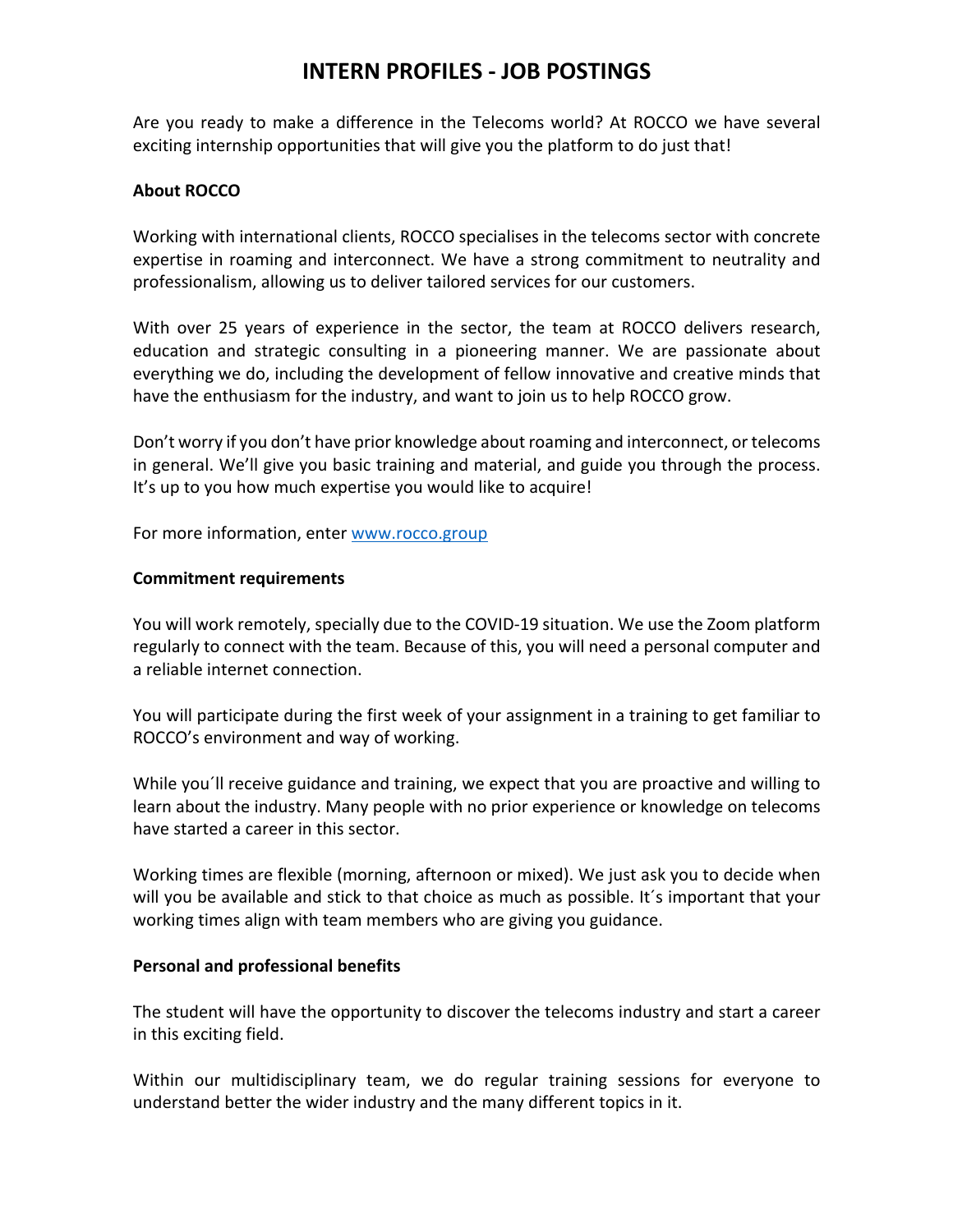We recently launched an online learning platform with several courses which would be available to the students for the duration of the internship.

The most important thing is that you are committed to learning about this amazing industry.

# **PROFILE 1: Research Intern**

#### **Overview:**

To conduct research and creating training courses on key industry trends. We are looking for up to 4 interns to fulfil these roles.

#### **Responsibilities and duties:**

To research telecoms / tech information online on these topics. The intern can choose to study one of these 13 research areas:

- 1) Autonomous Cars
- 2) Big Data
- 3) Blockchain & Cryptocurrency
- 4) Cyber Security
- 5) Edge Computing
- 6) EdTech: Education Technology
- 7) Extended and Virtual Reality
- 8) Fintech and Virtual Banking
- 9) 5G to 6G Telecoms
- 10) Gaming Tech
- 11) Internet of Things
- 12) Mobile Identity
- 13) Quantum Computing

The topic choice will be on a first come first served basis. If the topic the student wants to explore has already been assigned, the student will have to choose a different one.

To formulate a training course consisting of 8 modules of 45 minutes each on the topic.

To identify news, trends, new ideas or insights within the sector they choose and to present them in a clear manner.

To write and elaborate the presentations, news articles and other pieces of content for ROCCO and its clients on a given topic.

To produce material for webinars and trainings based on the course they are developing.

### **Requirements:**

- Excellent written and oral English is required, knowledge of a second language is an asset
- Excellent communication skills
- Passionate about the telecoms' industry, with great interest in growing professionally in the sector
- Ability to work independently and remotely